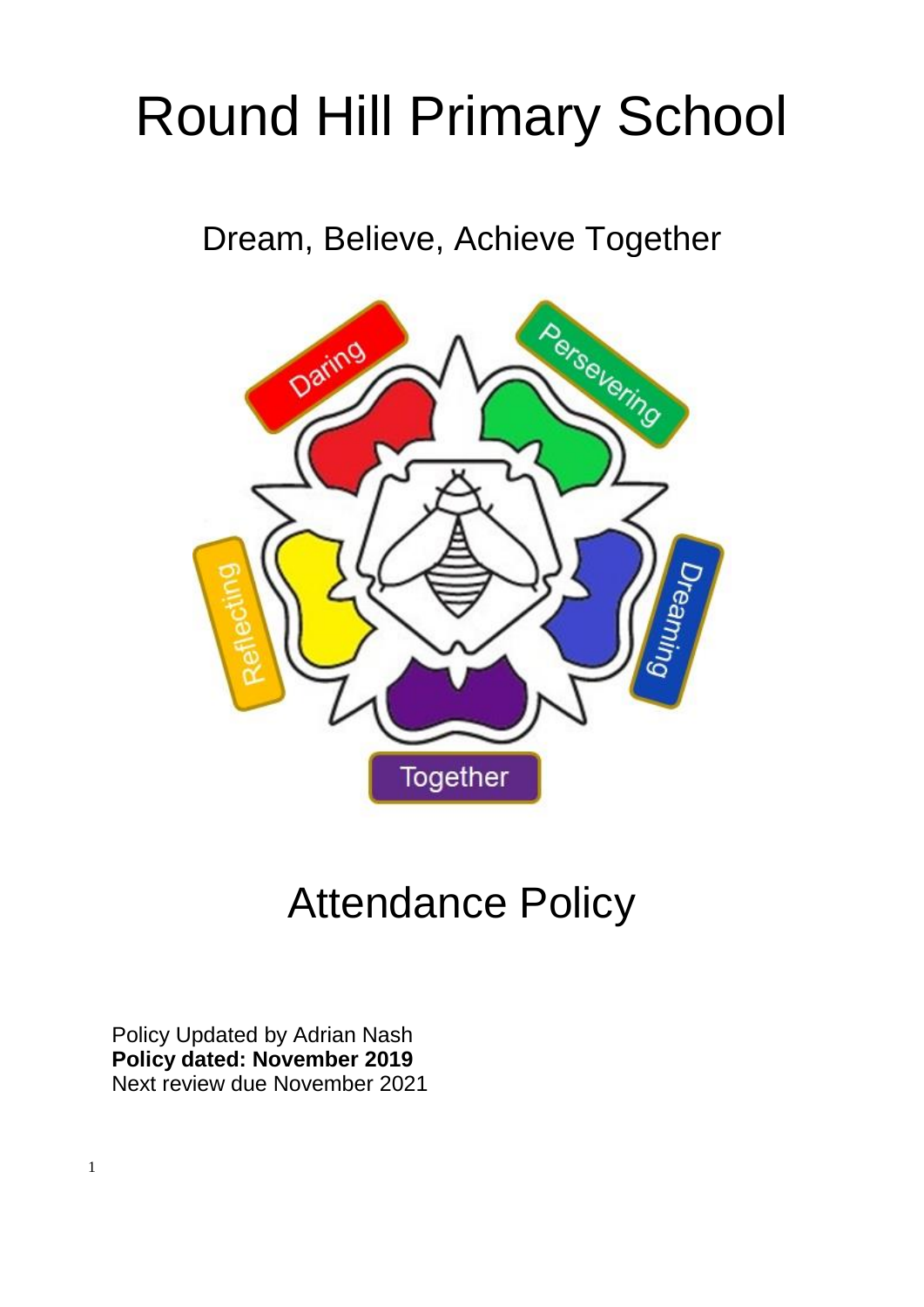# **School Attendance Policy**

At Round Hill Primary School, we believe that:

- pupils need to attend school regularly so they can take full advantage of the educational opportunities available
- Poor attendance rates and persistent lateness undermines the educational process and leads to educational disadvantage.

# **Aims**

Therefore, we aim:

- to promote good rates of attendance
- to seek ways to improve attendance
- to monitor attendance records
- to promote good punctuality
- to monitor punctuality
- to reduce the incidence of unauthorised absences
- to be consistent in the application of the school's registration and attendance procedures

# **Legal Framework**

It is recognised that parents, schools and Local Authorities have statutory responsibilities with regard to school attendance.

#### **Parental Responsibility**

- Parents are required to ensure that their children receive efficient, full time education and are therefore primarily responsible for ensuring that children attend and stay at school.
- Thus, parents are responsible for ensuring that their children: Attend school regularly. Arrive at school on time, in uniform and in a condition to learn. Are absent only for reasons that can be authorised.
- Parents are required to inform the school of the reason for any absence and the likely return date, as soon as possible and by no later than 9.15 a.m. – if a notification is not received parents will be sent a text message requesting they get in touch with school urgently. This will then be followed by a telephone call which will be logged as a safeguarding concern.

# **Registration**

The school keeps an attendance register for each class in which pupils are marked present or absent at the beginning of each school session.

The teachers use a proforma which is then added to ScholarPack (the computerised system used to record attendance). Procedures for completing the forms are included in the Staff Handbook.

# **Reporting Absence**

- Parents are asked to make contact on the first day of absence, where possible by telephone, (a message may be left on the answering machine), note, personal contact, or e-mail informing the school of the reason for the absence and/or nature of any illness. They are also asked to inform the school if there is a likely return date.
- Notes received by teachers are dated and initialled and sent to the office to be retained until the end of the academic year. The absence is logged as either Authorised Absence or Unauthorised Absence.
- Telephone messages/verbal messages and notes are recorded on Scholar Pack.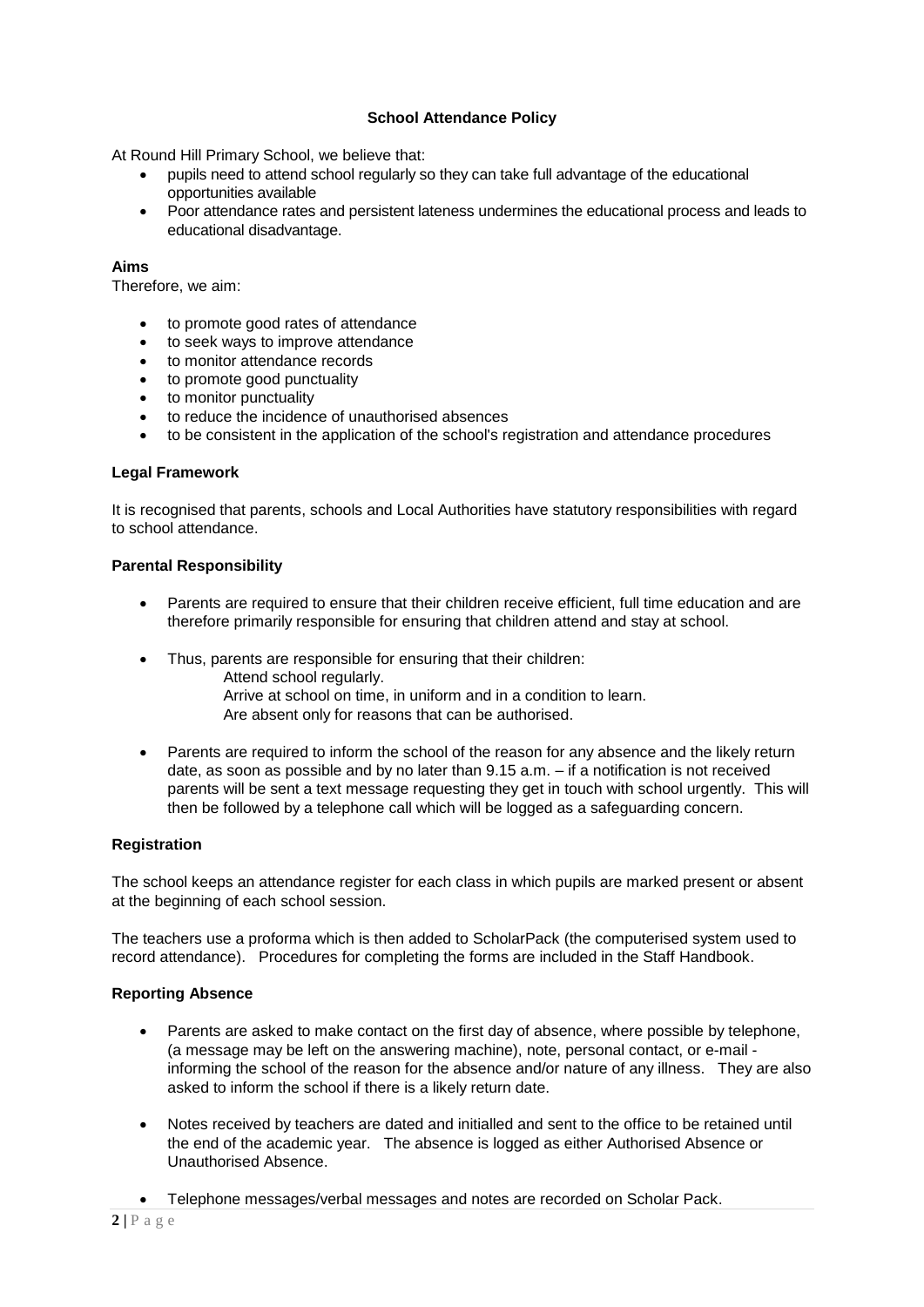- Personal contacts made with class teachers should subsequently be passed to the school office for recording – Parents are encouraged to pass the message directly to the office.
- Any absence that has no reason, even after attempting to contact parents, will be considered Unauthorised Absence. Any queries as to whether to Authorise an absence or not should be referred to the Head Teacher.
- First day absence reported each morning. Parents are contacted via text if they have not sent a message by 9:15 a.m. If parents cannot be contacted other contacts on the system will then be attempted. If a child's whereabouts cannot be determined then the Office will notify the Attendance Office (Headteacher) and the matter will be escalated as required. (i.e. A visit to the house, or police notified if there are significant child protection concerns)

# **Authorising Absence**

- The law states Education (Pupil Registration) (England) Regulations 2006 and Amendments 2013) that only the school can approve absence, not parents. If doubts remain about the explanation offered - or where no explanation is forthcoming at all - the absence must be treated as unauthorised.
- Absence will be authorised immediately or retrospectively if:
	- The pupil was absent due to illness.
	- The pupil had leave of absence granted by the Head Teacher.
	- The absence occurred on a day exclusively set aside for religious observance by the religious body to which the pupil's parents belong
	- The absence was due to a medical or dental appointment.
- In addition, the school *will consider authorising* absence in the following exceptional circumstances:
	- Close family bereavement. Work related to the armed forces.
- The school *will not authorise* absence in the following cases:
	- Holidays other than in exceptional circumstances First week of the school year
		- KS2 SATs week Shopping during school hours. Children looking after brothers and sisters
		- Children minding the house during school hours.
		- Children trying to avoid certain aspects of the curriculum (games, swimming, visits, etc) whether condoned by parents or not.
		- **Birthdays**
- All Leave of absence in term time is at the discretion of the Head Teacher. **Holidays taken during term time may no longer be authorised by head teachers**.

Leave of absence will only be considered provided that:

Prior notice is given by the completion of an 'Application by Parent/Carer for Child's Leave of Absence from School during Term Time' form (available from the school office or on the website).

Under the revised regulations, Head Teachers no longer have the discretion to agree up to 10 days leave for a family holiday during term time. Instead Head Teachers can only agree a leave of absence during term time in exceptional circumstances. The NAHT have produced some guidance for Head Teachers on what might constitute an exceptional circumstance.

As a general principle, schools should consider each request individually taking into account the circumstances, such as:

- The nature of the event for which leave is sought;
- The frequency of the request;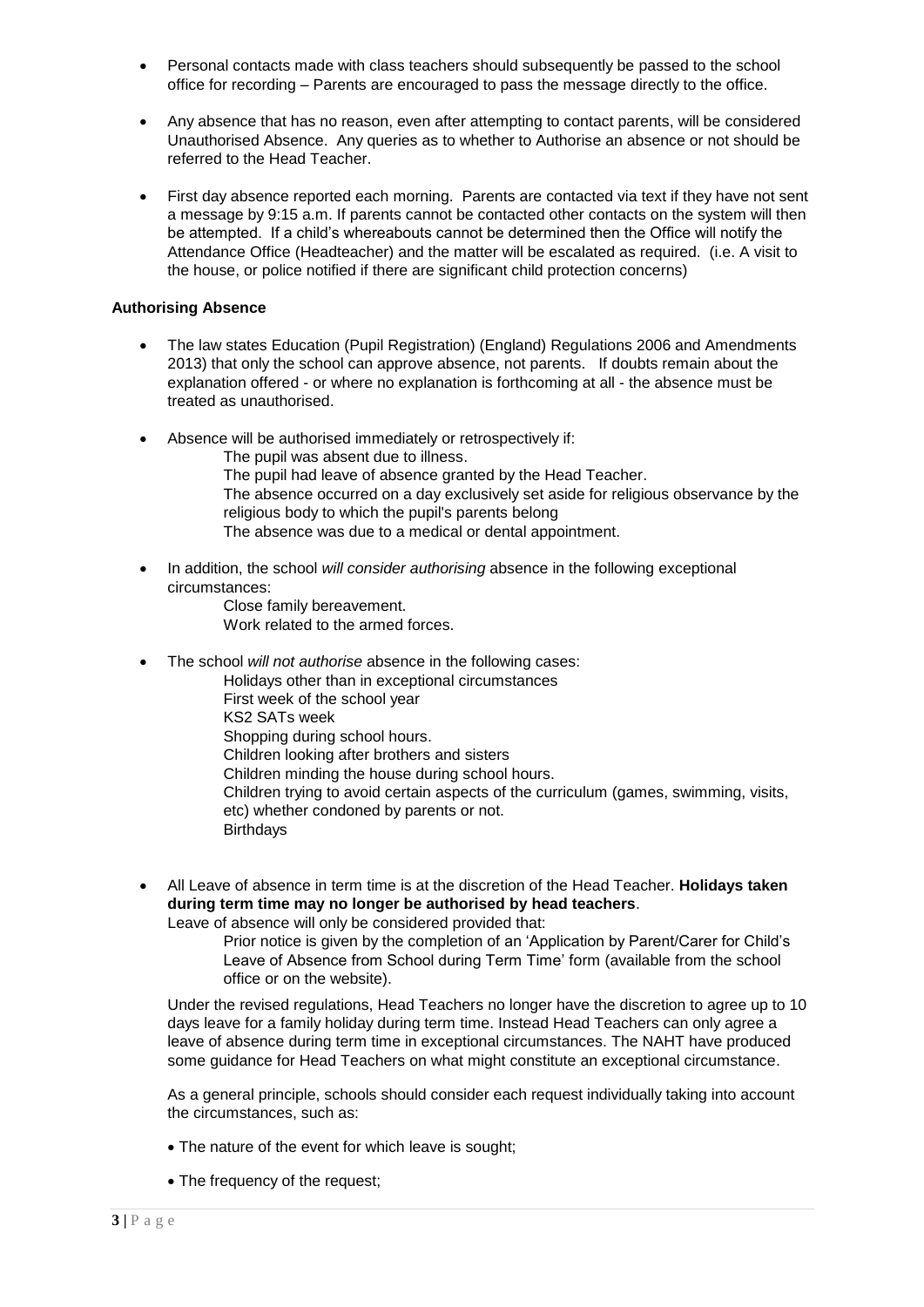- Whether the parent gave advance notice;
- The pupil's attainment, attendance and
- Possible impact on learning and examinations and
- The student's ability to catch up on missed schooling.

# **TWICE YEARLY - NEWSLETTER ITEMS:**

# **APPLICATIONS FOR LEAVE OF ABSENCE**

This has been in the news again recently and you may be aware that the Government made amendments to the Education Regulations 2006 last September 2013, promoting good attendance and reducing absences, including persistent absences (A child with attendance below 90%). It states that head teachers are not allowed to grant any leave of absence for holidays during term time unless there are "exceptional circumstances".

Please read the following information on the school website first before considering taking your child out of school. Click here.

If you have any questions about the above information then please call into school, we will be happy to speak to parents to discuss individual circumstances.

# **ATTENDANCE**

Attendance at Round Hill is definitely one of our strengths and we are in the top percentile nationally for our attendance figures, however we have noticed that we do have a small number of children who are persistently absent.

In order for your children to take advantage of all the opportunities that Round Hill has to offer both academically and otherwise, it is important that your child attends as regularly as possible. Please help us to achieve this by only keeping your child at home if they really are too ill to attend and

not booking holidays during term time which will be recorded as unauthorised.

We have always had 'graduated response' with regard to attendance, but you will notice that if your child's attendance now drops below 90% you will receive a text notifying you of this every week until it rises above 90% again to ensure that you are aware it has dipped below this level. If your child's attendance drops below 85% you will be asked to attend a meeting at school to discuss the reasons for the absence and ways in which we can support your child's attendance and discuss any specific issues.

You need to be aware that we may have to consider further measures such as a referral to targeted support or fines may have to be issued to families who take their children out of school where attendance has already fallen below a certain level.

# **Lateness**

- We recognise that persistent lateness is: Detrimental to the child's education. Administratively disruptive. A poor preparation for future schooling and adult life.
- Morning registration starts at 8.50 a.m. for Key Stage 2 at 8.55 a.m. for Key Stage 1 The registers are closed at 9.20 a.m. pupils arriving during this period receive a late mark **L**.
- Pupils arriving after 9.20 a.m. sign in late at the office and receive a mark which denotes 'Late after the register is closed' **U** which counts as **unacceptably late.**
- Afternoon registration starts at 1.00pm for Key Stage 2 and 1.05 p.m. for Key stage 1, and the registers are closed at 1.30 p.m., pupils arriving during this period receive a late mark **L**.
- Pupils arriving after 1.30 p.m. sign in late at the office and receive a mark which denotes 'Late after the register is closed' **U** which counts as **unacceptably late.**

There are three stages:

1. If a child is persistently late the Attendance Co-ordinator will ring the parents to see if we can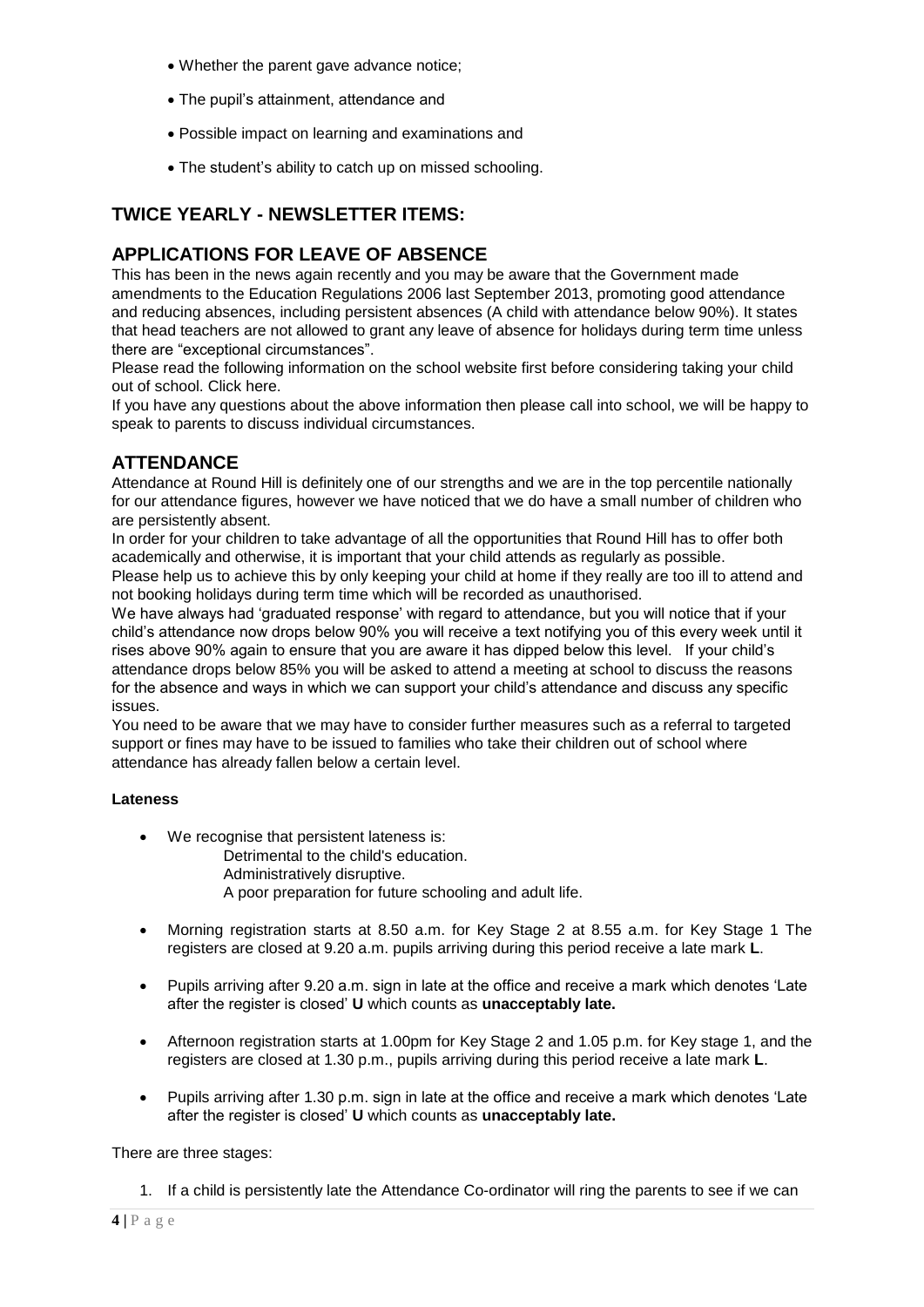help in any way to improve the lateness.

- 2. If lateness continues a meeting with the Co-ordinator/Head Teacher
- 3. Extreme cases may be referred to the Educational Welfare Officer (or equivalent) who will issue warning letters.

NB: Should parents choose to take holidays in term time they could be issued with a penalty notice which could lead to a fine of between £60 - £120.

#### **Mid-Session Arrivals/Departures**

 It is recognised that children may arrive or depart mid-session for a variety of reasons which may be authorised:

> Illness or accidents in school resulting in a child going home. Medical and dental appointments. Unavoidable delays or reasons for leaving early.

- Pupils present for registration that leave early, or for part of a session, should be noted on the *Mid-Session Arrivals/Departure Log* in the school office for purposes of emergency evacuation. *The register itself is not altered.*
- Pupils not present for registration that return later from an appointment should be noted on the *Mid-Session Arrivals/Departure Log* in the school office for purposes of emergency evacuation. The register is subsequently amended to authorise the absence or record an unauthorised absence.

#### **Monitoring Attendance and Punctuality**

The **computer print-outs** will be examined at the end of each half-term to look for:

- Patterns of unexplained absences.
- Any persistent lateness.
- Any prolonged absence (note made on child's record card).

Any unexplained patterns of authorised absence.

# **Summaries of Attendance** rates are prepared annually for all children in years 1 - 6 showing:

Total number of pupils on roll at any time during the period.

The total number of possible pupil sessions.

- The number of authorised absences and the number of children affected.
- The number of unauthorised absences and the number of children affected.
- The percentage of pupil sessions lost by authorised and unauthorised absences.
- **Year on Year summaries** are retained for comparison and class registers are retained for a minimum of three years.
- An **Attendance and Punctuality Report** is drawn up annually for governors outlining the attendance and punctuality rates for each academic year together with comparisons within Broxtowe, the LA and nationally.

At Round Hill we are unlikely to issue a penalty notice, however should the need arise the following section provides guidance from the LA. More information can be found in "Improving School Attendance. A toolkit for Maintained Schools and Academies"

# ISSUING OF PENALTY NOTICES

The information in this section must be read in conjunction with the "Nottinghamshire Local Code of Conduct for Penalty Notices issued in respect of Truancy and Excluded Pupils."

Explanation of the Nottinghamshire Code of Conduct

Sections 444A and 444B of the Education Act 1996 (introduced by section 23 of the Antisocial Behaviour Act 2003) introduced penalty notices as an alternative to prosecution under section 444.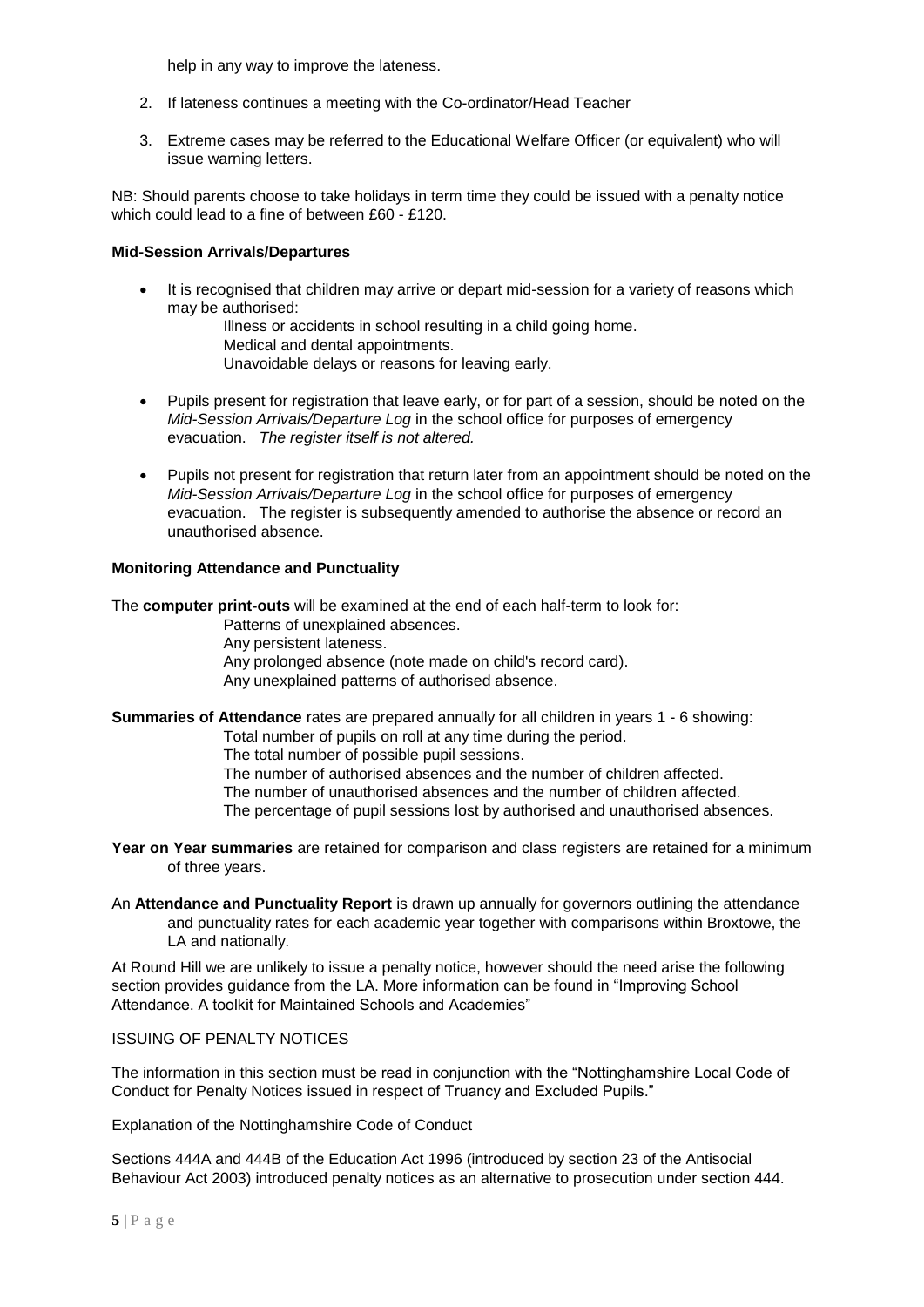Parents may discharge potential liability for conviction for an offence under section 444(1) by paying a penalty.

Nottinghamshire Local Authority Area has a Code of Conduct to enable Penalty Notices to be issued by authorised persons for truancy or where a pupil is found to be in a public place during the first five days of exclusion.

The purpose of the local Code of Conduct is to ensure that the power to issue penalty notices is applied consistently and fairly across the local authority area and that suitable arrangements are in place for the administration of the scheme.

A penalty notice is a suitable intervention in circumstances where the parent is judged capable of securing their child's regular attendance or whereabouts but is not willing to take responsibility for doing so.

The law states that authorised LA staff, Head Teachers and school staff authorised by them (deputy/assistant heads), the Police, Community Support Officers and accredited persons may issue Penalty Notices, although there is no requirement for them to do so.

Head teachers can request that the Local Authority through its Family Service issue Penalty Notices on their behalf. In Nottinghamshire head teachers (or school staff authorised by them) can issue penalty notices. Should a school issue penalty notices it is necessary to inform the local authority in order for the payment to be monitored. The Local Authority will only prosecute cases where the Penalty Notice has not been paid if the Code of Conduct has been followed by the school issuing a penalty.

The penalty is set at £120 and should be paid within 28 days of the date on which the notice starts. If the penalty is paid within 21 days of the date on which the notice starts the sum is reduced to £60. In line with the national requirements the notice is always payable to the Local Authority.

Where the local authority is requested to issue a penalty notice it will be necessary for the LA to receive details of the pupil's absence and the evidence to be presented to the magistrates' court should the penalty be unpaid. The standard of evidence required is the same as that required for court cases brought under section 444(1) of the Education Act 1996.

Where a penalty is unpaid, the Local Authority will take legal action under Section 444(1) of the Education Act 1996 for the original offence. In this case it is necessary for the person who requested the issue of a penalty notice to provide evidence for the court case by way of a Section 9 Statement (a witness statement admissible in court under the Criminal Justice Act and the Magistrates' Courts Act and Rules).

There is no flexibility in the deadline for payment of fines.

Notices can only be withdrawn by the local authority to which the fine is to be paid and in all instances will only be withdrawn where:

- It ought not to have been issued; or
- It ought not to have been issued to the person named as the recipient; or
- It appears to the authority that the notice contains material errors,
- It interferes with existing intervention strategies or legal proceedings

# **Policy dated: November 2019**